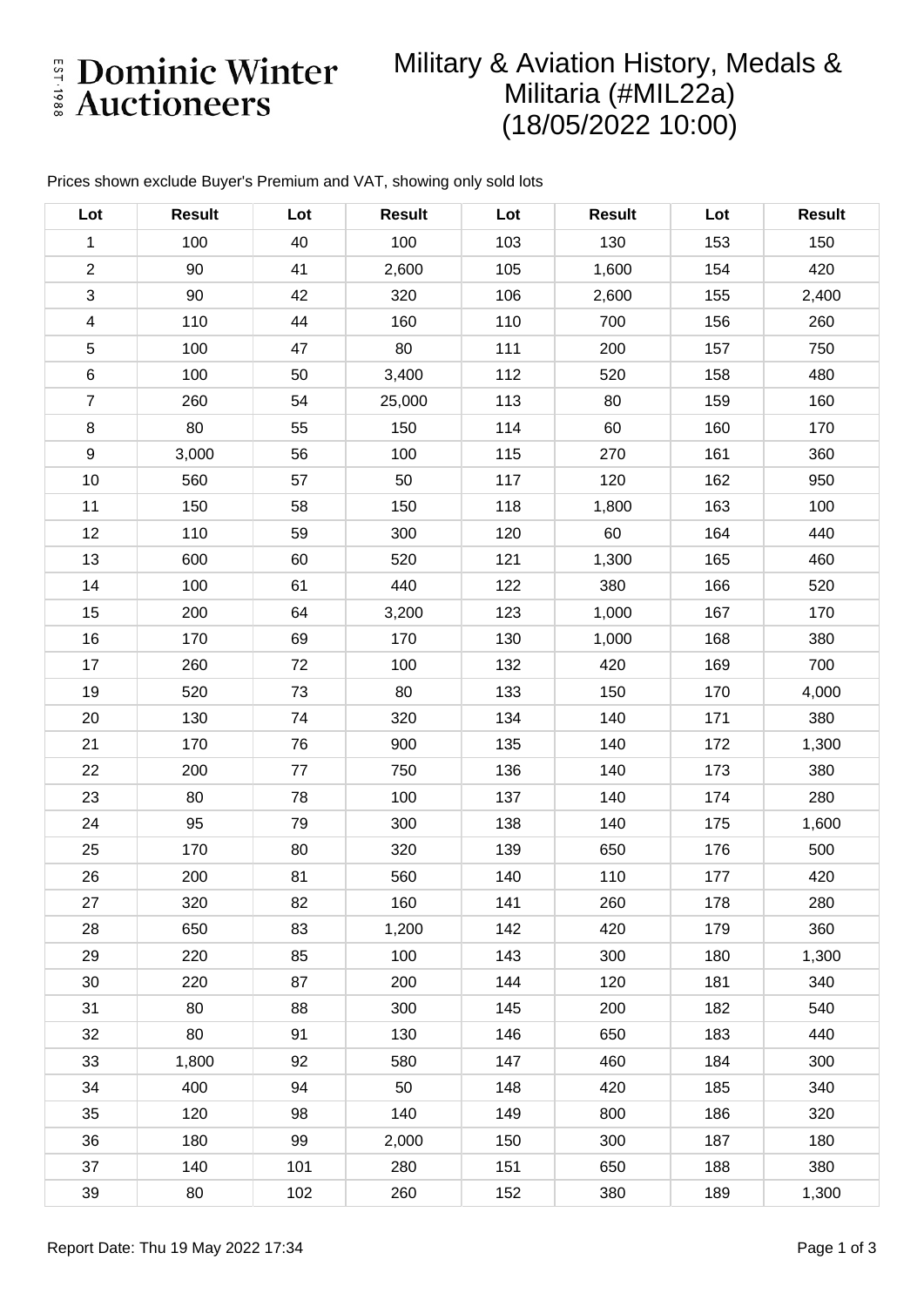E Dominic Winter

# Military & Aviation History, Medals & Militaria (#MIL22a) (18/05/2022 10:00)

### Prices shown exclude Buyer's Premium and VAT, showing only sold lots

| Lot | <b>Result</b> | Lot | <b>Result</b> | Lot | <b>Result</b> | Lot | <b>Result</b> |
|-----|---------------|-----|---------------|-----|---------------|-----|---------------|
| 190 | 2,200         | 228 | 150           | 280 | 100           | 325 | 110           |
| 191 | 500           | 229 | 60            | 282 | 260           | 326 | 320           |
| 192 | 190           | 230 | 260           | 284 | 380           | 327 | 800           |
| 193 | 580           | 231 | 340           | 285 | 110           | 328 | 220           |
| 194 | 150           | 232 | 580           | 286 | 320           | 329 | 300           |
| 195 | 480           | 233 | 95            | 287 | 100           | 333 | 650           |
| 196 | 110           | 234 | 220           | 288 | 110           | 334 | 150           |
| 197 | 260           | 235 | 850           | 290 | 70            | 335 | 320           |
| 198 | 420           | 236 | 700           | 291 | 280           | 337 | 500           |
| 199 | 150           | 237 | 700           | 292 | 560           | 338 | 440           |
| 200 | 500           | 238 | 320           | 293 | 240           | 339 | 300           |
| 201 | 150           | 242 | 170           | 294 | 650           | 341 | 300           |
| 202 | 160           | 247 | 140           | 296 | 50            | 342 | 70            |
| 203 | 120           | 249 | 800           | 297 | 70            | 343 | 400           |
| 204 | 280           | 250 | 500           | 298 | 440           | 344 | 360           |
| 205 | 260           | 251 | 200           | 299 | 100           | 345 | 100           |
| 206 | 650           | 252 | 300           | 300 | 100           | 346 | 190           |
| 207 | 500           | 253 | 380           | 301 | 750           | 348 | 180           |
| 208 | 560           | 254 | 700           | 302 | 200           | 349 | 160           |
| 209 | 320           | 255 | 580           | 303 | 200           | 350 | 220           |
| 210 | 150           | 257 | 380           | 304 | 1,000         | 351 | 260           |
| 211 | 460           | 258 | 780           | 306 | 540           | 352 | 170           |
| 212 | 260           | 259 | 200           | 307 | 100           | 353 | 130           |
| 213 | 600           | 260 | 120           | 308 | 400           | 355 | 520           |
| 214 | 580           | 262 | 600           | 309 | 100           | 356 | 1,150         |
| 215 | 3,200         | 263 | 110           | 310 | 80            | 358 | 600           |
| 216 | 950           | 264 | 100           | 312 | 130           | 360 | 150           |
| 217 | 1,100         | 265 | 320           | 313 | 200           | 361 | 320           |
| 219 | 320           | 266 | 200           | 314 | 360           | 362 | 150           |
| 220 | 140           | 268 | 170           | 315 | 950           | 363 | 650           |
| 221 | 130           | 271 | 100           | 316 | 560           | 364 | 540           |
| 222 | 160           | 272 | 150           | 317 | 600           | 366 | 850           |
| 223 | 380           | 273 | 120           | 318 | 380           | 367 | 2,600         |
| 224 | 420           | 274 | 850           | 319 | 200           | 368 | 4,200         |
| 225 | 360           | 275 | 130           | 320 | 600           | 371 | 1,000         |
| 226 | 1,600         | 276 | 100           | 322 | 300           | 372 | 560           |
| 227 | 1,400         | 278 | 460           | 323 | 300           | 373 | 560           |